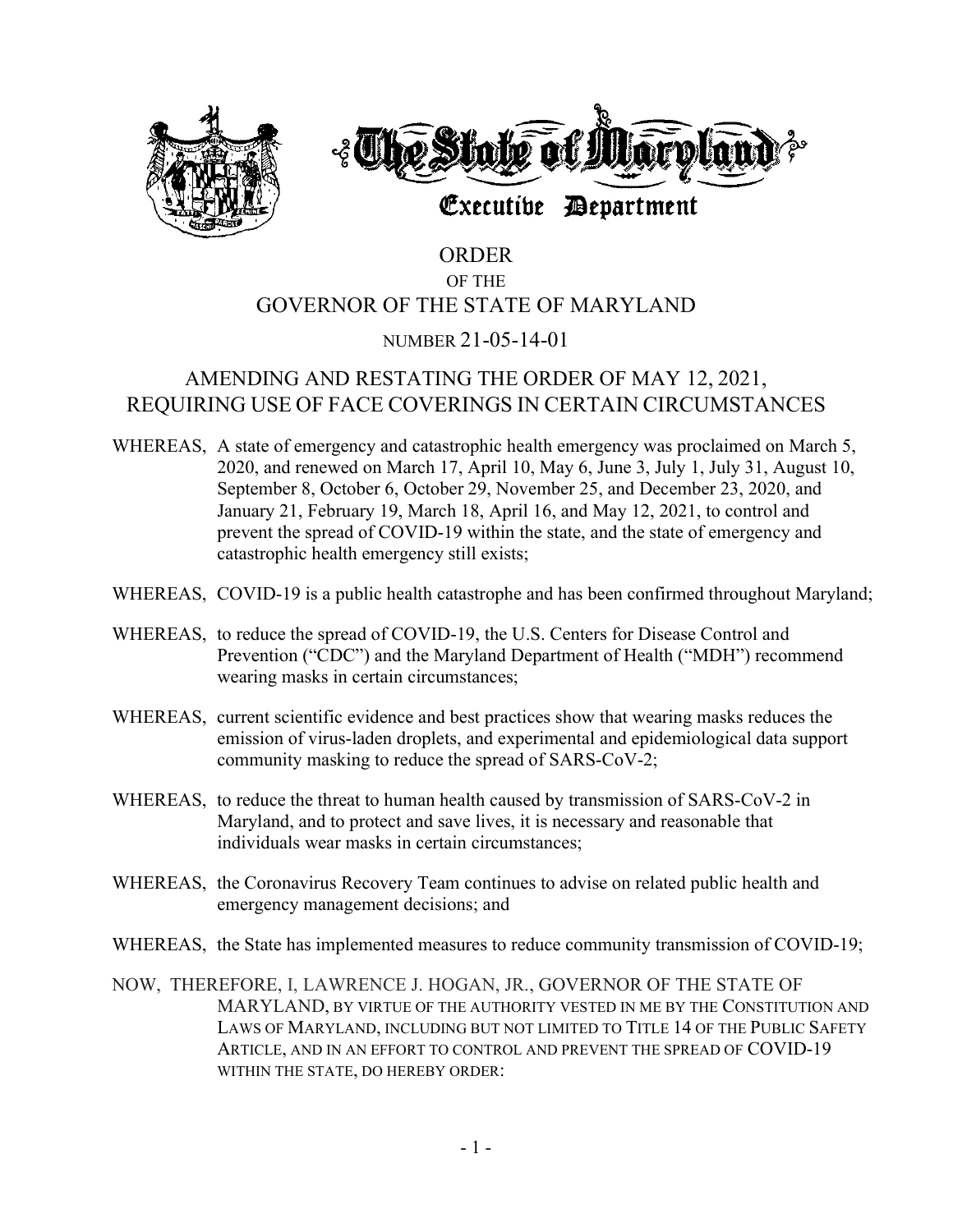### I. Administrative Provisions.

- a. The Order of the Governor of the State of Maryland, dated March 12, 2020, entitled "Prohibiting Large Gatherings and Events and Closing Senior Centers," as amended and restated on March 16, 2020, and further amended and restated by Order Number 20-03-19-01, and further amended and restated by Order Number 20-03- 23-01, and further amended and restated by Order Number 20-03-30-01, and further amended and restated by Order Number 20-05-06-01, and further amended and restated by Order Number 20-05-13-01, and further amended and restated by Order Number 20-05-27-01, further amended and restated by Order Number 20-06-03-01, further amended and restated by Order Number 20-06-10-01, further amended and restated by Order Number 20-07-29-01, further amended and restated by Order Number 20-08-03-01, further amended and restated by Order Number 20-09-01-01, and further amended and restated by Order Number 20-09-18-01, further amended and restated by Order Number 20-09-28-01, further amended and restated by Order Number 20-10-16-01, and further amended and restated by Order Number 20-11- 10-01, and further amended and restated by Order Number 20-11-17-01, and further amended and restated by Order Number 21-01-28-01, and further amended and restated by Order Number 21-02-23-01, and further amended and restated by Order Number 21-03-09-01, and further amended and restated by Order Number 21-04- 21-01, and further amended and restated by Order Number 21-04-28-01, and further amended and restated by Order Number 21-05-12-01, is further amended and restated in its entirety as set forth herein.
- b. The Secretary of Health is hereby authorized to issue directives under this Order ("Secretary's Directives"), as the Secretary of Health deems necessary to monitor, treat, prevent, reduce the spread of, and suppress COVID-19:
	- i. in relation to any activity occurring, or any business, organization, establishment, or facility operating in Maryland, which directives may consist of binding requirements and/or non-binding recommendations, and may include, without limitation, requirements pertaining to physical distancing, cleaning, disinfection, COVID-19 symptom screening, restrooms and other shared facilities, concessions, and/or ingress, egress, and movement of persons; and/or
	- ii. requiring individuals to remain indoors or to refrain from congregating, as necessary and reasonable to save lives or prevent exposure to COVID-19.
- c. All persons in Maryland shall comply with applicable Secretary's Directives.
- II. Definitions. As used herein, the following terms have the following meaning:
	- a. "Face Covering" means a covering that fully covers a person's nose and mouth and is secured to the person's head, including without limitation, scarves, bandanas, and plastic full-face shields.
	- b. "Public Transportation" means shared-ride surface transportation services that are open to the general public, including without limitation, taxi services, ride-sharing services, car services, transit services provided by any other unit of the State or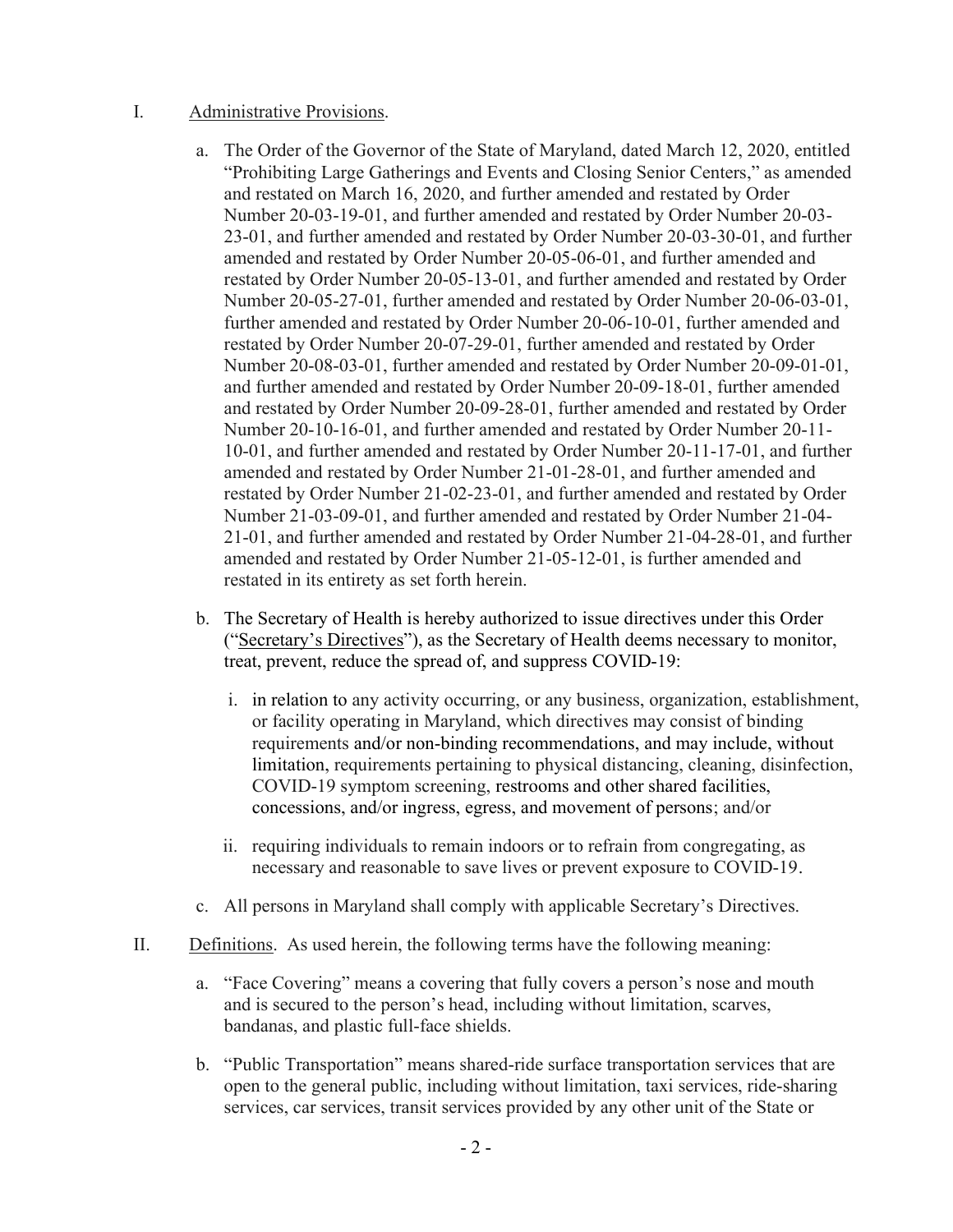any political subdivision, and all related stations and platforms. Examples of Public Transportation include, but are not limited to MTA bus service, MARC train service, Light Rail train service, MTA Metro subway service, and Mobility and Paratransit services.

- c. "School" means a public or private elementary or secondary school.
- d. "School Bus" means a conveyance used to transport students to or from a School.

#### III. Face Coverings.

- a. Requirement to Wear Face Coverings.
	- i. Except as provided in paragraph III.b, all persons in Maryland over the age of five (5) years old are required to wear a Face Covering when they are:
		- 1. in or on any Public Transportation or School Bus;
		- 2. obtaining healthcare services, including without limitation, in offices of physicians and dentists, hospitals, pharmacies, and laboratories; and
		- 3. indoors in any portion of a School where interaction with others is likely, including without limitation, classrooms, hallways, cafeterias, auditoriums, and gymnasiums.
	- ii. Single-use Face Coverings shall be properly discarded in trash receptacles.
- b. *Exceptions*. Paragraph III.a. does not require persons to wear Face Coverings:
	- i. if, due to a bona fide disability or medical condition, it would be unsafe for the person to do so;
	- ii. to the extent wearing a Face Covering would impede communication by or with persons who have a hearing impairment or other disability, where the ability to see the mouth is essential for communication;
	- iii. if wearing a Face Covering would subject the person to an unsafe working condition, as determined by federal, state, or local occupational safety regulators or workplace safety guidelines;
	- iv. to the extent wearing a Face Covering would make it impossible to receive services requiring access to the face, mouth, or head;
	- v. while consuming food or beverages;
	- vi. while swimming or engaging in other physical activities where the use of a Face Covering is likely to pose a bona fide safety risk;
	- vii. while operating any Public Transportation conveyance, provided that the person is (1) the sole operator of the conveyance, and (2) located in a separate compartment that is off-limits to riders; or